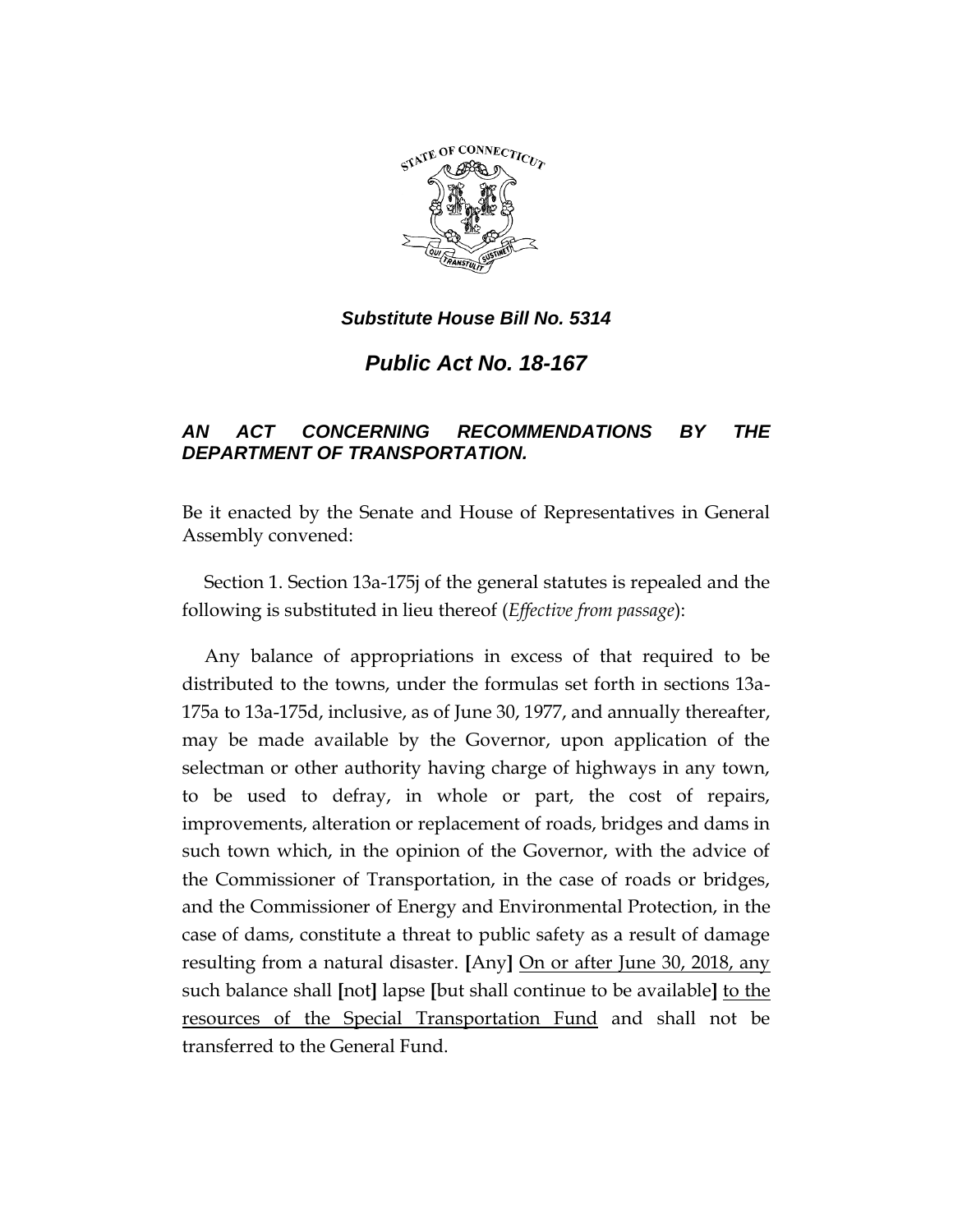Sec. 2. Subsection (b) of section 13b-17 of the 2018 supplement to the general statutes is repealed and the following is substituted in lieu thereof (*Effective October 1, 2018*):

(b) The commissioner may adopt regulations in accordance with the provisions of chapter 54 establishing reasonable fees for any application submitted to the Department of Transportation or the Office of the State Traffic Administration for  $(1)$  a state highway rightof-way encroachment permit, or (2) a certificate of operation for an open air theater, shopping center or other development generating large volumes of traffic pursuant to section 14-311, provided the fees so established shall not exceed one hundred twenty-five per cent of the estimated administrative costs related to such applications. The commissioner may exempt municipalities from any fees imposed pursuant to this subsection.

Sec. 3. Section 13b-36 of the general statutes is repealed and the following is substituted in lieu thereof (*Effective October 1, 2018*):

(a) The commissioner may purchase or take and, in the name of the state, may acquire title in fee simple to, or any lesser estate, interest or right in, any land, buildings, equipment or facilities which the commissioner finds necessary for the operation or improvement of transportation services. The determination by the commissioner that such purchase or taking is necessary shall be conclusive. Such taking shall be in the manner prescribed in subsection (b) of section 13a-73 for the taking of land for state highways.

(b) The commissioner may sell, lease, convey or enter into any other arrangement for the use of such property for the operation of transportation services, or for such other purposes as the commissioner determines to be consistent with the best interests of the state.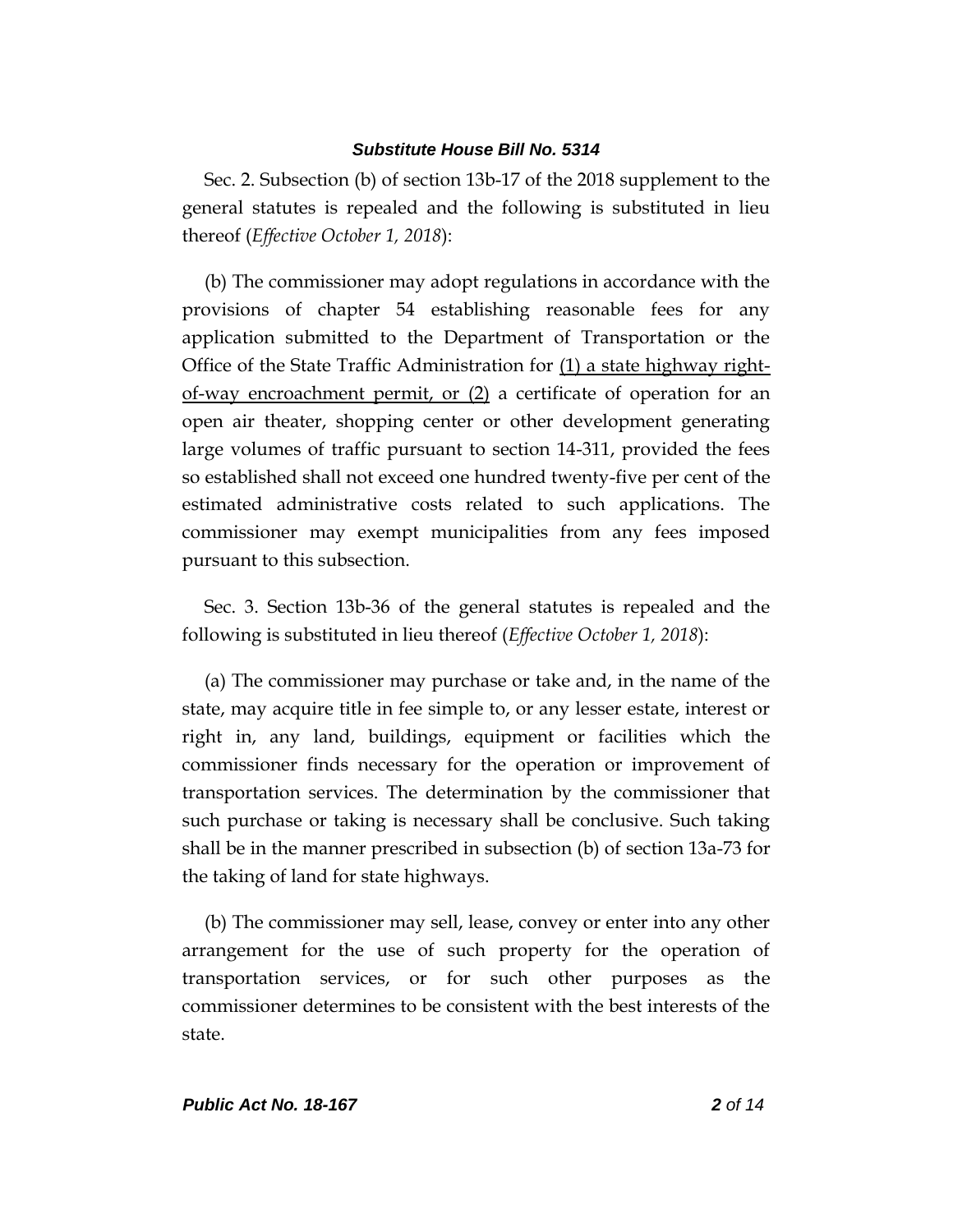(c) Any company or corporation which conducts or has conducted rail operations in the state shall not, except as provided for in this subsection, sell, lease, transfer or otherwise dispose of any railroad properties and related facilities within the state that are abandoned, inactive or currently being used for railroad purposes to any party, without first offering such properties and facilities for sale to the Commissioner of Transportation. This provision shall not apply to any rail related facility that is to be replaced as a result of a rehabilitation program or emergency or routine maintenance programs. Such offer shall be made in writing and shall be sent by certified mail to the Commissioner of Transportation. Such offer shall include a map and description of the subject properties or facilities, the price, if available, for such properties or facilities, a description of the present or past railroad use of the subject property or facilities, and any other terms or conditions said company or corporation proposes to include as part of such sale. The commissioner, upon receipt of such offer, shall within forty-five days notify said company or corporation, in writing by certified mail, whether he is interested in acquiring the subject properties or facilities. Within one hundred thirty-five days of such written notice, the commissioner shall notify said company or corporation in writing by certified mail **[**either**]** that he **[**has made an express finding in accordance with section 13b-35 and**]** shall acquire such properties or facilities or that he shall not accept such offer and shall not acquire such properties or facilities. In no event shall said company or corporation offer to sell any railroad properties or related facilities which were the subject of negotiations between the commissioner and said company or corporation to any other party on terms more favorable to said party than the final terms offered to the commissioner during negotiations. Nothing in this section shall be construed to prevent a railroad company from transferring rail facilities within its own system or from selling, leasing or transferring or otherwise disposing of railroad properties or related facilities currently in use to another party provided that in no event shall the

*Public Act No. 18-167 3 of 14*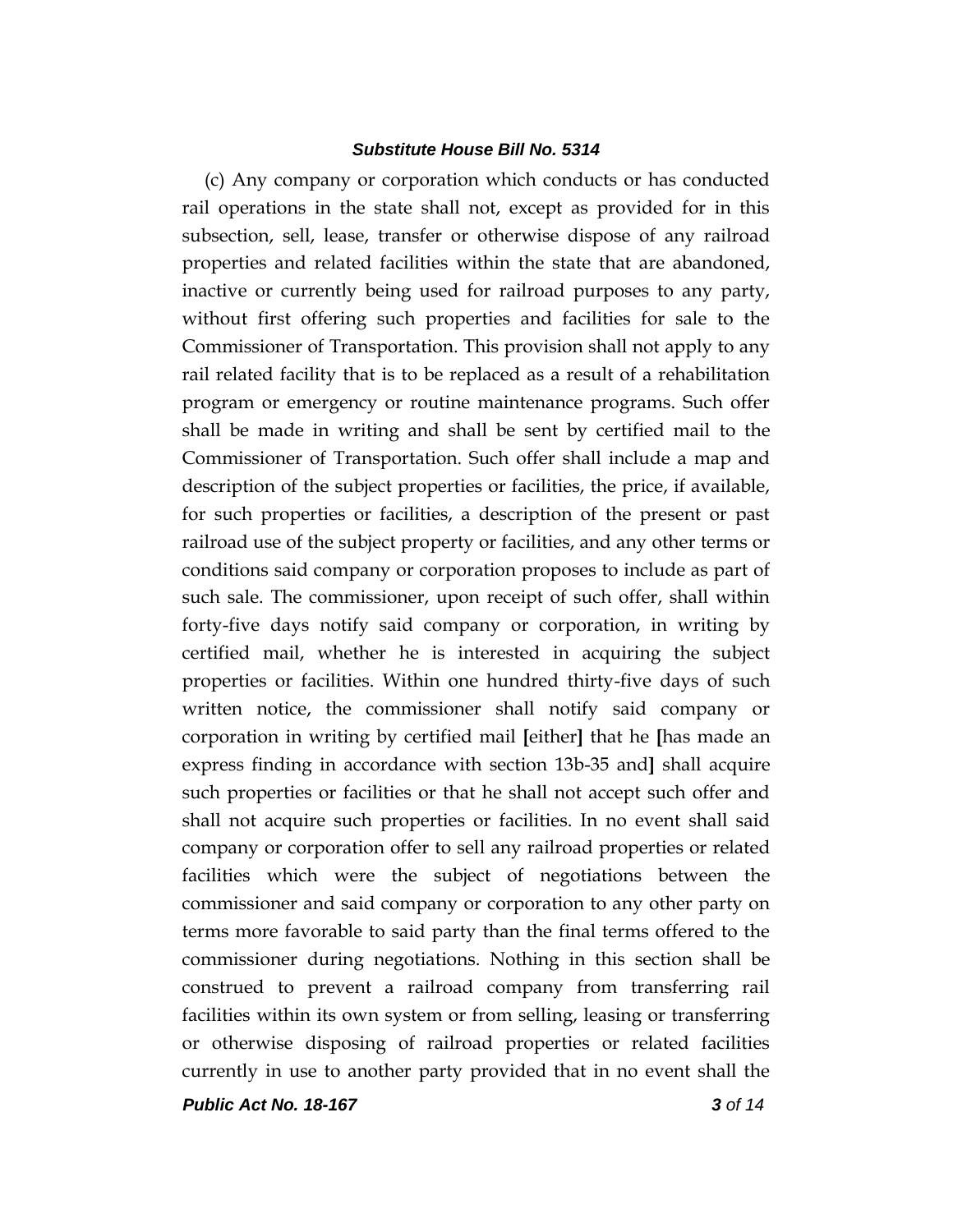sale, lease, transfer or other disposition of such properties or facilities result in the discontinuance of existing rail service in the state. For the purposes of this section, the terms railroad properties and related facilities shall mean all the land, structures, buildings, rails, ties, ballast, signals and materials that have been or are used for rail transportation purposes and that are located either within the right-ofway as defined by railroad valuation maps or other suitable maps or abutting such right-of-way.

Sec. 4. Subsection (b) of section 13b-102 of the general statutes is repealed and the following is substituted in lieu thereof (*Effective from passage*):

(b) Each person, association, limited liability company or corporation operating a motor vehicle by virtue of authorization issued by the **[**Federal Highway Administration**]** Federal Motor Carrier Safety Administration for charter and special operation shall register such authorization for interstate operation with the Department of Transportation if such person, association, limited liability company or corporation maintains a domicile or principal office in the state. Each person operating a motor vehicle by virtue of authorization issued by the **[**Federal Highway Administration**]** Federal Motor Carrier Safety Administration for charter and special operation shall, prior to such registration, submit to a state and national criminal history records check, conducted in accordance with section 29-17a, and provide the results of such records check to the Department of Transportation.

Sec. 5. Section 13b-109 of the general statutes is repealed and the following is substituted in lieu thereof (*Effective from passage*):

A printed advertisement concerning a motor vehicle in livery service shall conspicuously state the number of the permit issued to the operator of such vehicle by the Department of Transportation pursuant to section 13b-103 and shall conspicuously state the number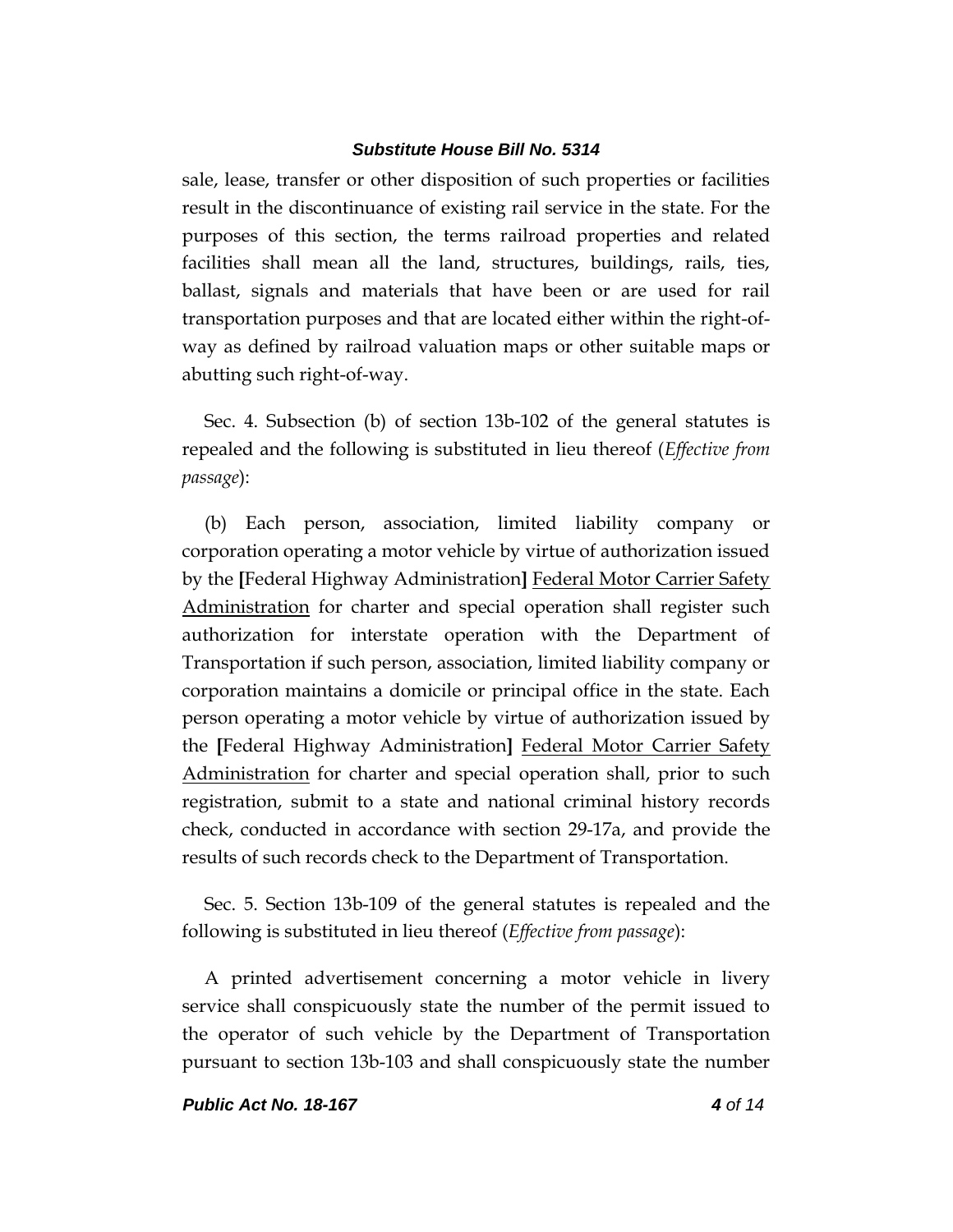of any permit or registration issued to such operator by the **[**Federal Highway Administration**]** Federal Motor Carrier Safety Administration.

Sec. 6. Section 14-251 of the 2018 supplement to the general statutes is repealed and the following is substituted in lieu thereof (*Effective from passage*):

No vehicle shall be permitted to remain stationary within ten feet of any fire hydrant, or upon the traveled portion of any highway except upon the right-hand side of such highway in the direction in which such vehicle is headed; and, if such highway is curbed, such vehicle shall be so placed that its right-hand wheels, when stationary, shall, when safety will permit, be within a distance of twelve inches from the curb, except if a bikeway, as defined in section 13a-153f, or such bikeway's buffer area, as described in the federal Manual on Uniform Traffic Control Devices, is in place between the parking lane and the curb, such vehicle shall be so placed that its right-hand wheels, when stationary, shall, when safety will permit, be within a distance of twelve inches from the edge of such bikeway or buffer area. No vehicle shall be permitted to remain parked within twenty-five feet of an intersection or a marked crosswalk at such intersection, except within ten feet of such intersection if such intersection has a curb extension treatment with a width equal to or greater than the width of the parking lane and such intersection is located in and comprised entirely of highways under the jurisdiction of the city of New Haven, or within twenty-five feet of a stop sign caused to be erected by the traffic authority in accordance with the provisions of section 14-301, except where permitted by the traffic authority of the city of New Haven at the intersection of one-way streets located in and comprised entirely of highways under the jurisdiction of the city of New Haven. No vehicle shall be permitted to remain stationary upon the traveled portion of any highway at any curve or turn or at the top of any grade where a

*Public Act No. 18-167 5 of 14*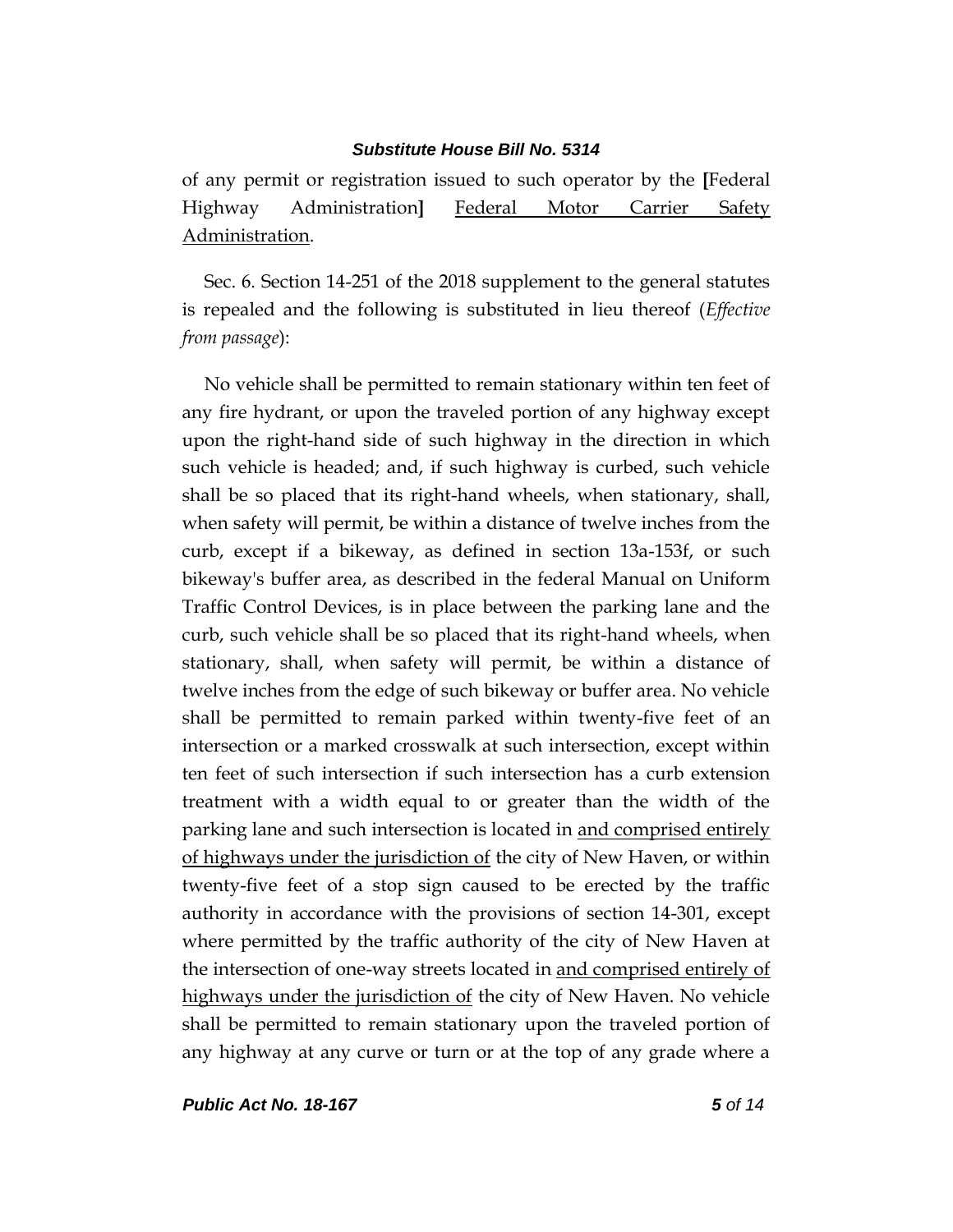clear view of such vehicle may not be had from a distance of at least one hundred fifty feet in either direction. The Commissioner of Transportation may post signs upon any highway at any place where the keeping of a vehicle stationary is dangerous to traffic, and the keeping of any vehicle stationary contrary to the directions of such signs shall be a violation of this section. No vehicle shall be permitted to remain stationary upon the traveled portion of any highway within fifty feet of the point where another vehicle, which had previously stopped, continues to remain stationary on the opposite side of the traveled portion of the same highway. No vehicle shall be permitted to remain stationary within the limits of a public highway in such a manner as to constitute a traffic hazard or obstruct the free movement of traffic thereon, provided a vehicle which has become disabled to such an extent that it is impossible or impracticable to remove it may be permitted to so remain for a reasonable time for the purpose of making repairs thereto or of obtaining sufficient assistance to remove it. Nothing in this section shall be construed to apply to emergency vehicles and to maintenance vehicles displaying flashing lights or to prohibit a vehicle from stopping, or being held stationary by any officer, in an emergency to avoid accident or to give a right-of-way to any vehicle or pedestrian as provided in this chapter, or from stopping on any highway within the limits of an incorporated city, town or borough where the parking of vehicles is regulated by local ordinances. Violation of any provision of this section shall be an infraction.

Sec. 7. Subsection (b) of section 19a-342 of the 2018 supplement to the general statutes is repealed and the following is substituted in lieu thereof (*Effective October 1, 2018*):

(b) (1) Notwithstanding the provisions of section 31-40q, no person shall smoke: (A) In any building or portion of a building, partially enclosed shelter on a rail platform or bus shelter owned and operated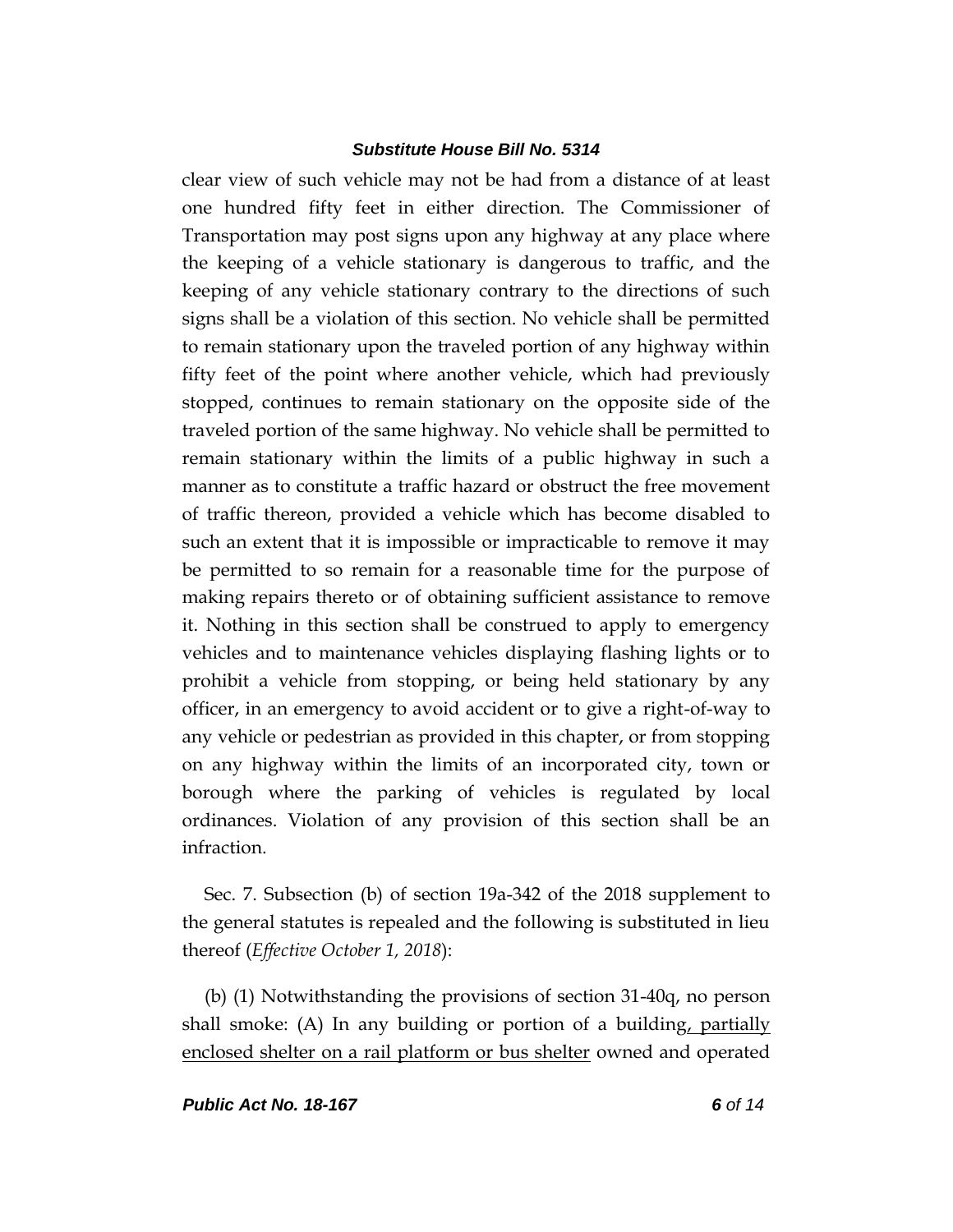or leased and operated by the state or any political subdivision thereof; (B) in any area of a health care institution; (C) in any area of a retail food store; (D) in any restaurant; (E) in any area of an establishment with a permit issued for the sale of alcoholic liquor pursuant to section 30-20a, 30-21, 30-21b, 30-22, 30-22c, 30-28, 30-28a, 30-33a, 30-33b, 30- 35a, 30-37a, 30-37e or 30-37f, in any area of an establishment with a permit for the sale of alcoholic liquor pursuant to section 30-23 issued after May 1, 2003, and, on and after April 1, 2004, in any area of an establishment with a permit issued for the sale of alcoholic liquor pursuant to section 30-22a or 30-26 or the bar area of a bowling establishment holding a permit pursuant to subsection (a) of section 30-37c; (F) within a school building while school is in session or student activities are being conducted; (G) in any passenger elevator, provided no person shall be arrested for violating this subsection unless there is posted in such elevator a sign which indicates that smoking is prohibited by state law; (H) in any dormitory in any public or private institution of higher education; or (I) on and after April 1, 2004, in any area of a dog race track or a facility equipped with screens for the simulcasting of off-track betting race programs or jai alai games. For purposes of this subsection, "restaurant" means space, in a suitable and permanent building, kept, used, maintained, advertised and held out to the public to be a place where meals are regularly served to the public.

(2) This section shall not apply to (A) correctional facilities; (B) designated smoking areas in psychiatric facilities; (C) public housing projects, as defined in subsection (b) of section 21a-278a; (D) any classroom where demonstration smoking is taking place as part of a medical or scientific experiment or lesson; (E) smoking rooms provided by employers for employees, pursuant to section 31-40q; (F) notwithstanding the provisions of subparagraph (E) of subdivision (1) of this subsection, the outdoor portion of the premises of any permittee listed in subparagraph (E) of subdivision (1) of this subsection,

*Public Act No. 18-167 7 of 14*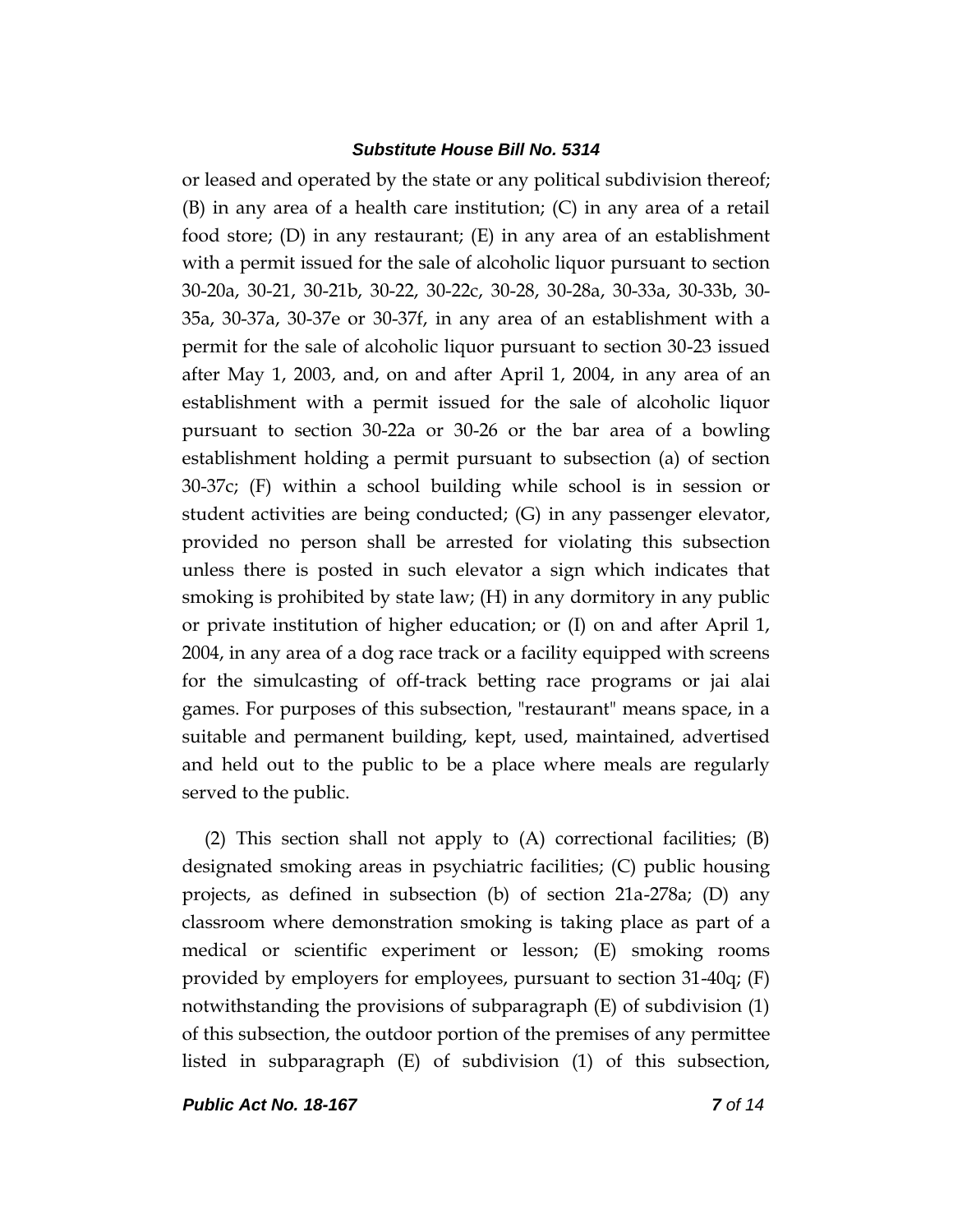provided, in the case of any seating area maintained for the service of food, at least seventy-five per cent of the outdoor seating capacity is an area in which smoking is prohibited and which is clearly designated with written signage as a nonsmoking area, except that any temporary seating area established for special events and not used on a regular basis shall not be subject to the smoking prohibition or signage requirements of this subparagraph; (G) any medical research site where smoking is integral to the research being conducted; or (H) any tobacco bar, provided no tobacco bar shall expand in size or change its location from its size or location as of December 31, 2002. For purposes of this subdivision, "outdoor" means an area which has no roof or other ceiling enclosure, "tobacco bar" means an establishment with a permit for the sale of alcoholic liquor to consumers issued pursuant to chapter 545 that, in the calendar year ending December 31, 2002, generated ten per cent or more of its total annual gross income from the on-site sale of tobacco products and the rental of on-site humidors, and "tobacco product" means any substance that contains tobacco, including, but not limited to, cigarettes, cigars, pipe tobacco or chewing tobacco.

Sec. 8. Section 2 of public act 17-69 is repealed and the following is substituted in lieu thereof (*Effective from passage*):

(a) There is established a task force to study fully autonomous vehicles. Such study shall include, but need not be limited to, (1) an evaluation of the standards established by the National Highway Traffic Safety Administration regarding state responsibilities for regulating fully autonomous vehicles, (2) an evaluation of laws, legislation and regulations proposed or enacted by other states to regulate fully autonomous vehicles, (3) recommendations on how the state should regulate fully autonomous vehicles through legislation and regulation, and (4) an evaluation of the pilot program established pursuant to section 1 of **[**this act**]** public act 17-69.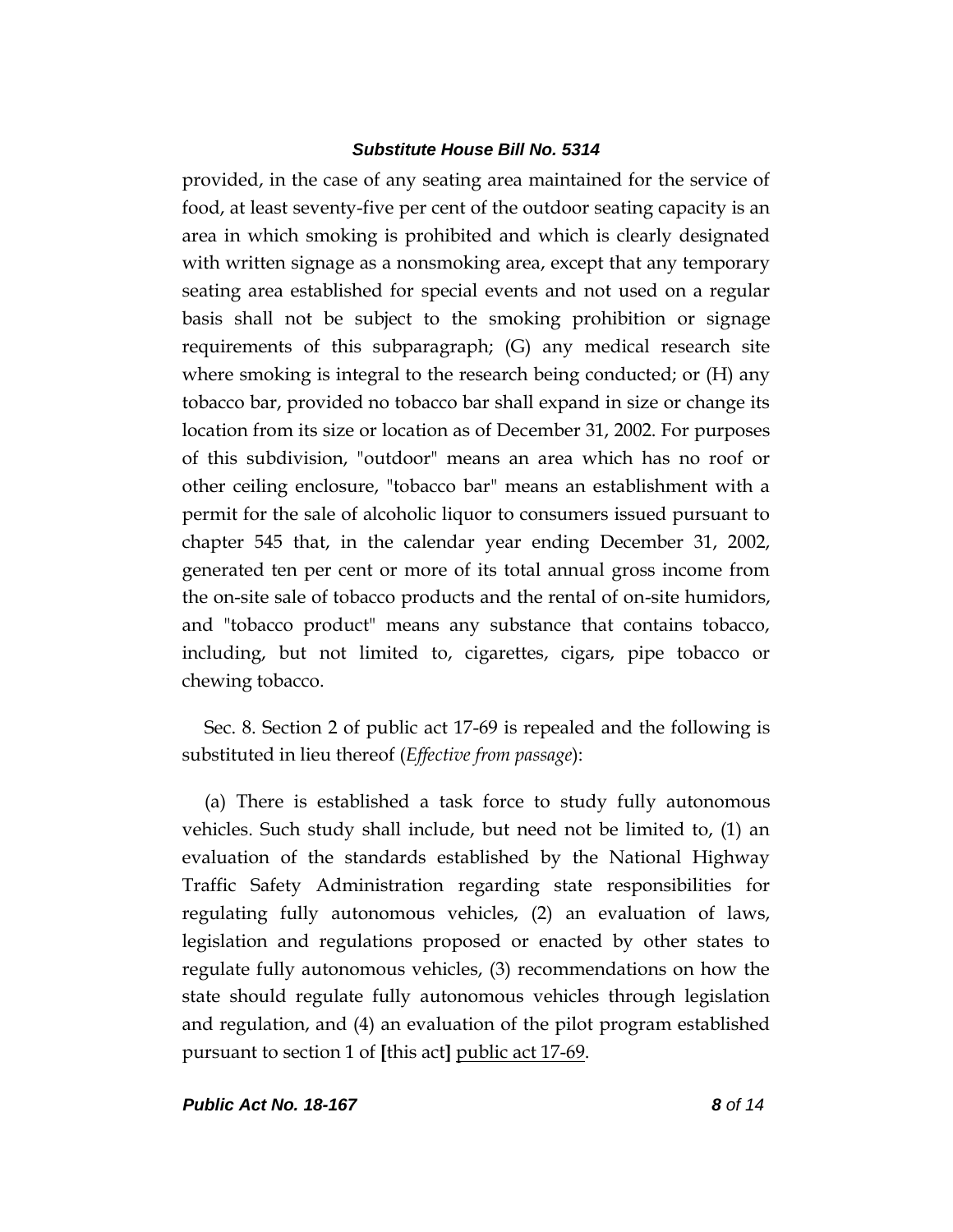(b) The task force shall consist of the following members:

(1) One appointed by the speaker of the House of Representatives;

(2) One appointed by the president pro tempore of the Senate;

(3) One appointed by the majority leader of the House of Representatives;

(4) One appointed by the majority leader of the Senate;

(5) One appointed by the minority leader of the House of Representatives;

(6) One appointed by the minority leader of the Senate;

(7) One appointed by the Senate chairperson of the joint standing committee of the General Assembly having cognizance of matters relating to transportation;

(8) One appointed by the Senate ranking member of the joint standing committee of the General Assembly having cognizance of matters relating to transportation;

(9) One appointed by the House chairperson of the joint standing committee of the General Assembly having cognizance of matters relating to transportation;

(10) Two appointed by the Governor, one of whom has expertise in autonomous vehicles and one of whom has expertise in insurance;

(11) The Secretary of the Office of Policy and Management, or the secretary's designee;

(12) The Commissioner of Motor Vehicles, or the commissioner's designee;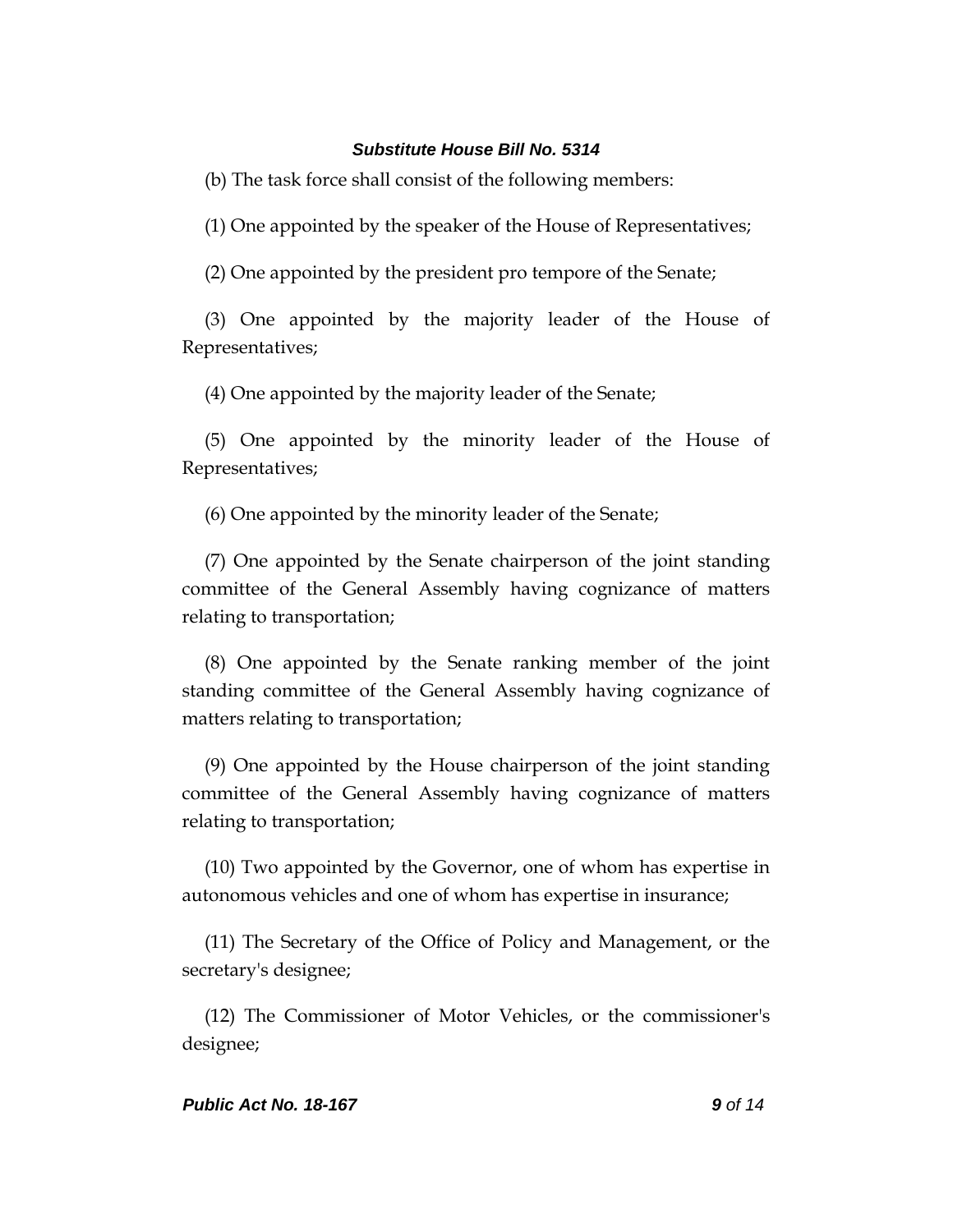(13) The Commissioner of Transportation, or the commissioner's designee; and

(14) The Commissioner of Emergency Services and Public Protection, or the commissioner's designee.

(c) Any member of the task force appointed under subdivisions (1) to (10), inclusive, of subsection (b) of this section may be a member of the General Assembly.

(d) All appointments to the task force shall be made not later than thirty days after the effective date of this section. Any vacancy shall be filled by the appointing authority.

(e) The speaker of the House of Representatives and the president pro tempore of the Senate shall select the chairpersons of the task force from among the members of the task force. Such chairpersons shall schedule the first meeting of the task force, which shall be held not later than sixty days after **[**the effective date of this section**]** June 27, 2017. If such chairpersons are not selected or do not schedule the first meeting within such time period, any chair of the joint standing committee of the General Assembly having cognizance of matters relating to transportation shall schedule the first meeting of the task force, act as chairperson of the task force and schedule other meetings of the task force as deemed necessary until the speaker of the House of Representatives and the president pro tempore of the Senate select the chairpersons of the task force and such chairpersons schedule a meeting of the task force.

(f) The administrative staff of the joint standing committee of the General Assembly having cognizance of matters relating to transportation shall serve as administrative staff of the task force.

(g) The task force shall submit, in accordance with section 11-4a of the general statutes, the following reports regarding its findings and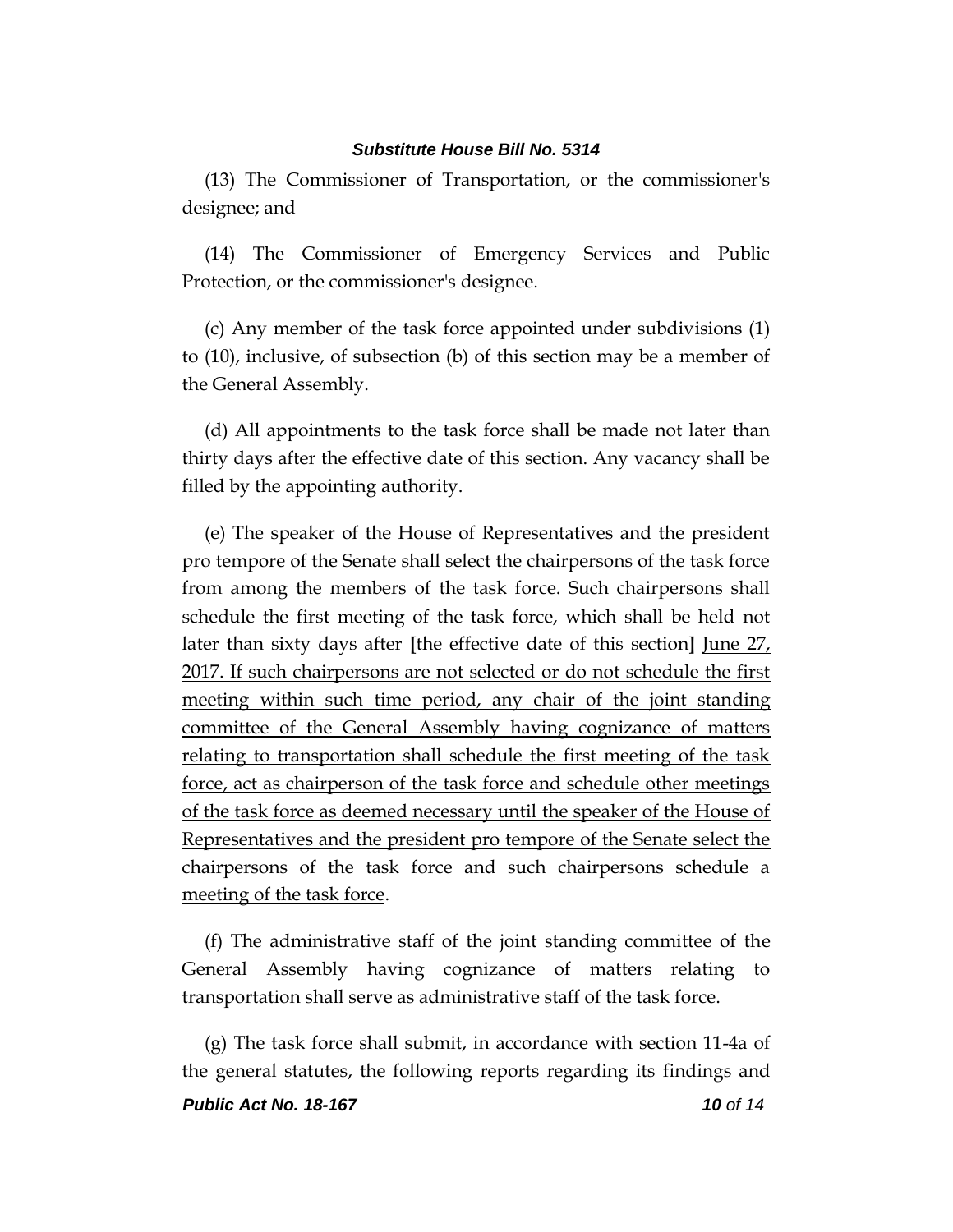any recommendations for proposed legislation to the joint standing committee of the General Assembly having cognizance of matters relating to transportation: (1) An **[**interim report not later than January 1, 2018; (2) an**]** interim report not later than July 1, **[**2018**]** 2019; and **[**(3)**]** (2) a final report not later than January 1, **[**2019**]** 2020. The task force shall terminate on the date that it submits the final report or January 1, **[**2019**]** 2020, whichever is later.

Sec. 9. Subsection (c) of section 13b-34 of the general statutes is repealed and the following is substituted in lieu thereof (*Effective October 1, 2018*):

(c) When necessary or desirable in the performance of his powers and duties under this section and sections **[**13b-35**]** 13b-36, as amended by this act, to 13b-38, inclusive, the commissioner shall, in the name of the state, have power (1) to hire, lease, acquire and dispose of property to the extent necessary to carry out his powers and duties hereunder, and (2) to contract to perform services for any person, any transit district or other political subdivision or entity, or with any other agency, governmental or private, and to accept compensation or reimbursement therefor.

Sec. 10. (*Effective from passage*) (a) Within available appropriations, the Department of Transportation shall establish a pilot program to permit vehicles to transport motor homes, modular homes, house trailers or sectional houses greater than fourteen feet in length, but not more than sixteen feet in length, on limited access highways, except Interstate 95, during daylight hours from July 1, 2018, to July 1, 2019, inclusive.

(b) During the period of the pilot program, the department may grant permits for travel during the hours of 10:00 a.m. and 2:00 p.m. on Mondays through Thursdays, provided any such permit shall require three police vehicle escorts for each vehicle, and provided such travel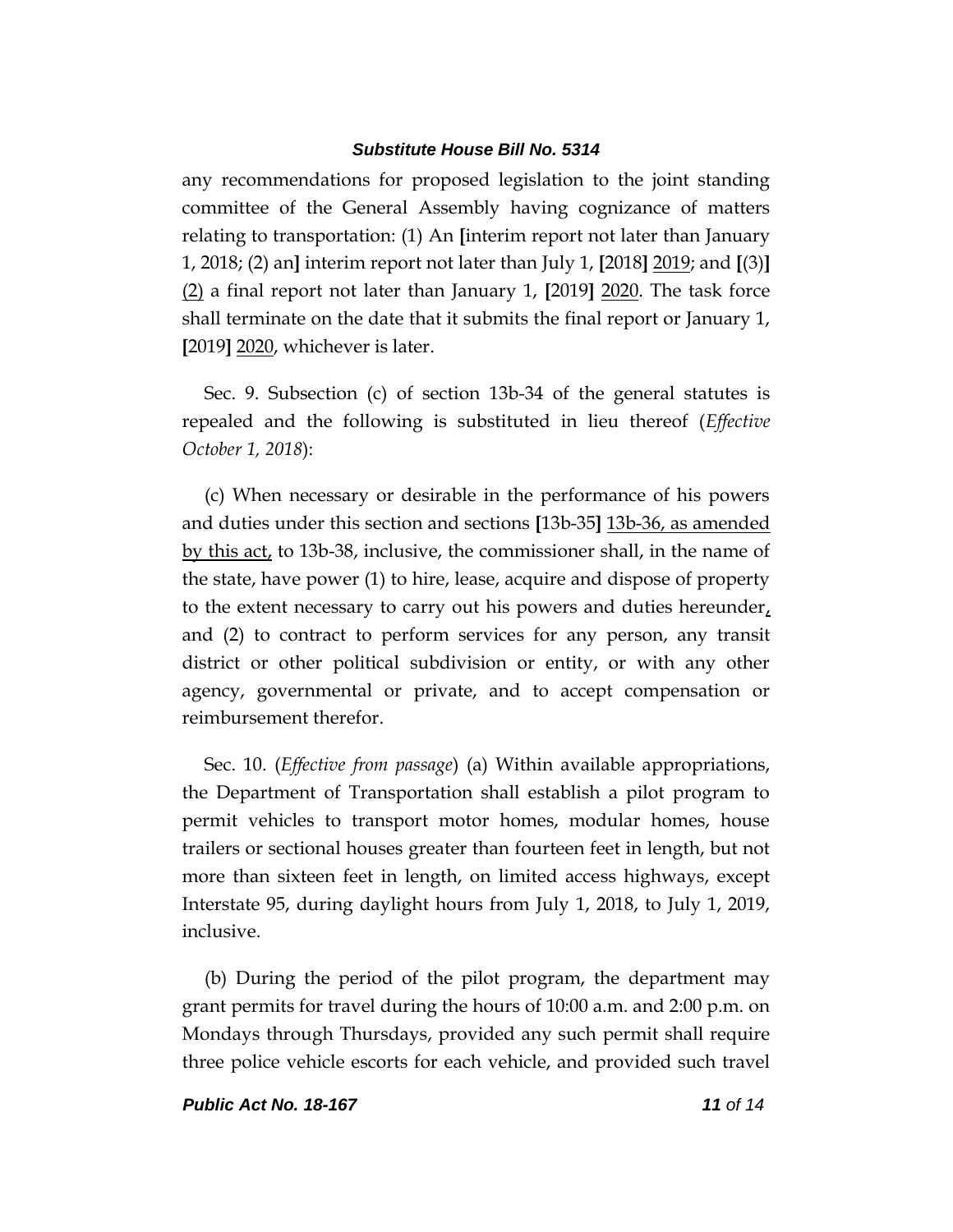does not obstruct the construction or maintenance activities of the department or any municipality. The department may limit the granting of permits to one permit per day in the state during the hours of 10:00 a.m. and 2:00 p.m. on Mondays through Thursdays. The police vehicle escorting such vehicle shall be responsible for assuring compliance with such permit.

(c) Not later than February 1, 2019, the department, in consultation with the Department of Emergency Services and Public Protection and the Department of Motor Vehicles shall report to the joint standing committee of the General Assembly having cognizance of matters relating to transportation (1) the number of permits issued, (2) the time periods that such permits were issued for, and (3) any recommendations for statutory changes.

Sec. 11. (NEW) (*Effective October 1, 2018*) (a) A person is guilty of aggravated assault of a public transit employee when such person (1) commits assault of a person who is a public transit employee, as provided in section 53a-167c of the general statutes, and (2) in the commission of such offense, uses or is armed with and threatens the use of, or displays or represents by such person's words or conduct, that such person possesses a knife or box-cutter, or a pistol, revolver, shotgun, rifle, machine gun or other firearm.

(b) Aggravated assault of a public transit employee is a class C felony, except that such person shall be fined not more than twenty thousand dollars.

Sec. 12. Section 14-286d of the general statutes is repealed and the following is substituted in lieu thereof (*Effective October 1, 2018*):

(a) For the purposes of this section and section 14-286e, "bicycle" means any vehicle propelled by the person riding the same by foot or hand power.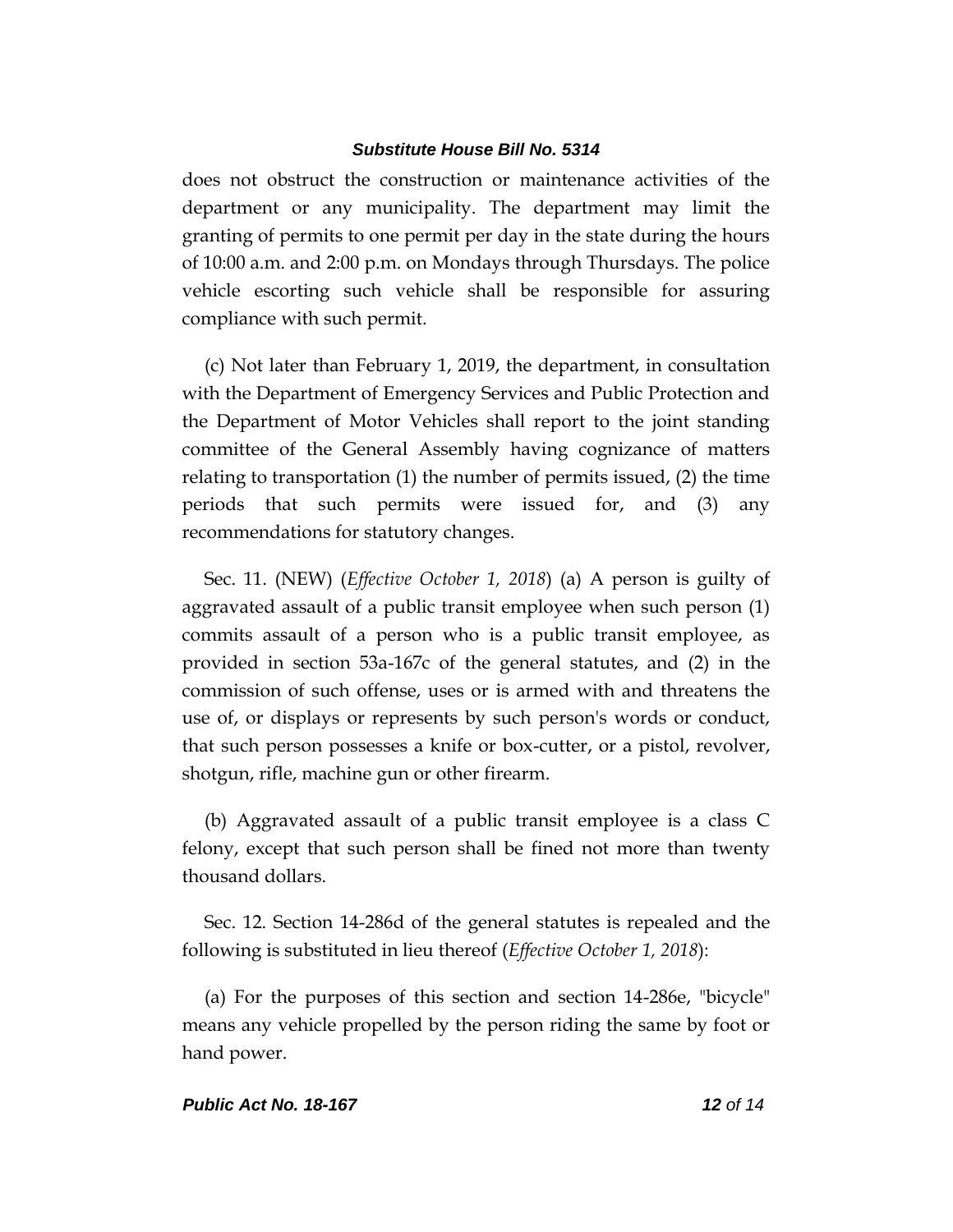(b) No child fifteen years of age or under shall operate a bicycle, nonmotorized scooter or skateboard or wear roller skates or in-line skates on the traveled portion of any highway, at a skateboarding park or any park unless such child is wearing properly fitted and fastened protective headgear which conforms to the minimum specifications established by the American National Standards Institute or the Snell Memorial **[**Foundation's Standard for Protective Headgear for Use in Bicycling**]** Foundation, as amended from time to time. Failure to comply with this section shall not be a violation or an offense. Failure to wear protective headgear as required by this subsection shall not be considered to be contributory negligence on the part of the parent or the child nor shall such failure be admissible in any civil action.

(c) A law enforcement officer may issue a verbal warning to the parent or guardian of a child that such child has failed to comply with the provisions of subsection (b) of this section.

(d) A person, firm or corporation engaged in the business of renting bicycles shall provide **[**a bicycle helmet**]** protective headgear conforming to the minimum specifications established by the American National Standards Institute or the Snell Memorial Foundation's Standard for Protective Headgear for Use in Bicycling, as amended from time to time, to any person under sixteen years of age who will operate the bicycle if such person does not have **[**a helmet**]** protective headgear in his or her possession. A fee may be charged for the **[**helmet**]** protective headgear rental. Violation of any of the provisions of this subsection shall be an infraction.

(e) The Commissioner of Consumer Protection **[**may establish, within available appropriations, a public awareness campaign to educate the public**]** shall post on the Department of Consumer Protection's Internet web site information concerning the dangers of riding bicycles, skateboarding, roller skating and in-line skating without **[**helmets**]** protective headgear and **[**to promote**]** promoting the